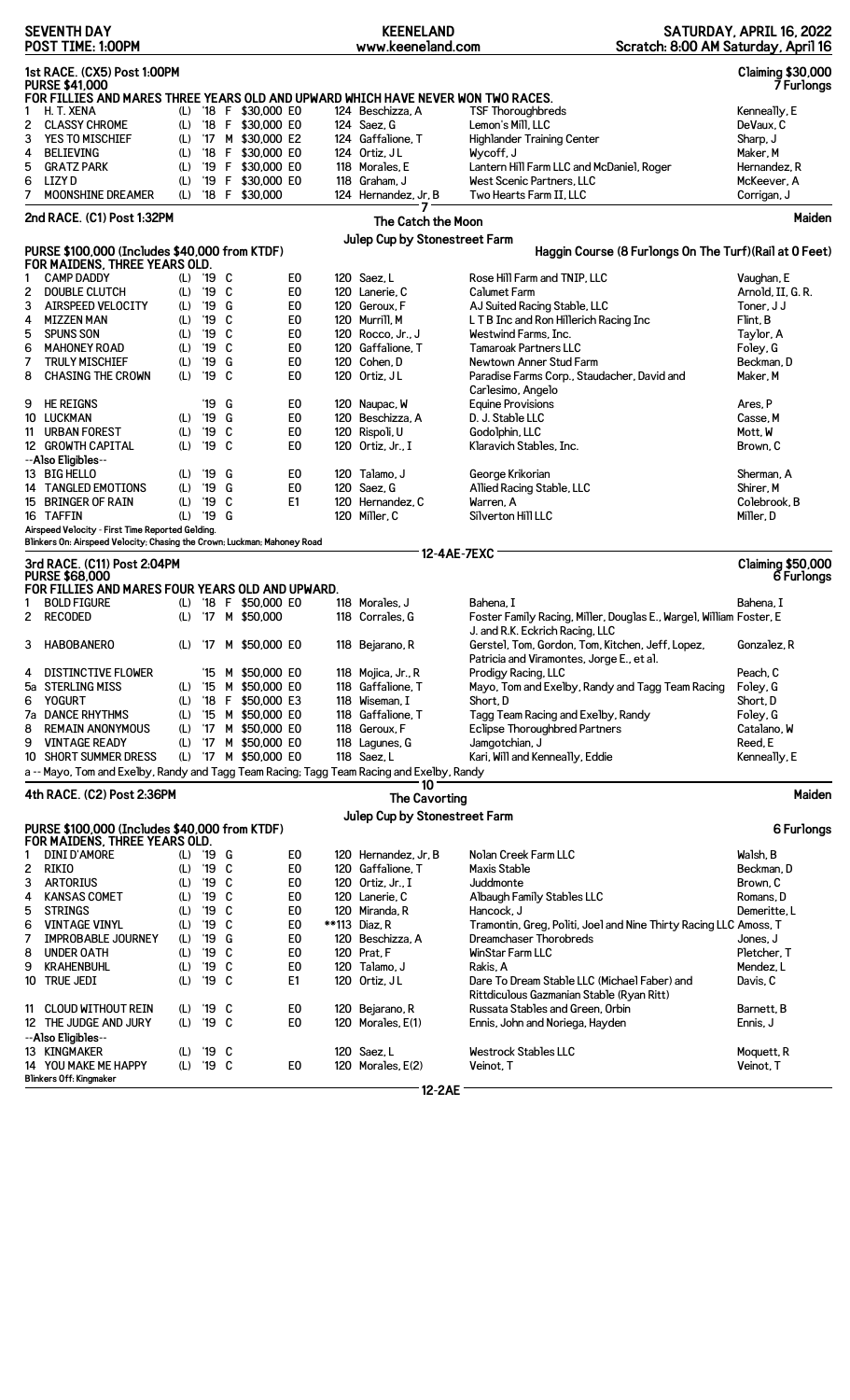| <b>SEVENTH DAY</b><br>POST TIME: 1:00PM                                                            |                   |                                 |             |               | <b>KEENELAND</b><br>www.keeneland.com              |                                                            |                            | SATURDAY, APRIL 16, 2022<br>Scratch: 8:00 AM Saturday, April 16                                                                                                                                                                                                 |                                             |  |
|----------------------------------------------------------------------------------------------------|-------------------|---------------------------------|-------------|---------------|----------------------------------------------------|------------------------------------------------------------|----------------------------|-----------------------------------------------------------------------------------------------------------------------------------------------------------------------------------------------------------------------------------------------------------------|---------------------------------------------|--|
| 5th RACE. (C4) Post 3:08PM                                                                         |                   |                                 |             |               |                                                    | The Dreaming of Julia                                      |                            |                                                                                                                                                                                                                                                                 | Allowance                                   |  |
| PURSE \$110,000 (Includes \$44,000 from KTDF)<br><b>UNDERDRESSED</b><br>1                          |                   | (L) '19 G                       |             |               | E <sub>0</sub>                                     | Julep Cup by Stonestreet Farm<br>117 Morales, E            |                            | Haggin Course (8 1/2 Furlongs On The Turf) (Rail at 0 Feet)<br>FOR THREE YEAR OLDS WHICH HAVE NEVER WON A RACE OTHER THAN MAIDEN, CLAIMING, OR STARTER OR WHICH HAVE NEVER WON TWO RACES.<br>Porch Light Racing, LLC, Tucker, Brandon, Bras, Raul, Hernandez, R |                                             |  |
| <b>FREEDOM'S WAY</b><br>2<br>3<br><b>SLIM SLOW SLIDER</b><br><b>CREDIT EVENT</b>                   | (L)<br>(L)<br>(L) | '19 C<br>'19<br>'19 C           | G           |               | E0<br>E <sub>0</sub><br>E <sub>0</sub>             | 122 Saez, L<br>117 Gonzalez, S<br>117 Gaffalione, T        |                            | Haugh Stables and Highlight Thoroughbreds<br>Snyder, Richard, Snyder, Connie and Werner, William K. Kenneally, E<br>TK Stables LLC (Kevin and Tammie Hulse)<br>Klaravich Stables, Inc.                                                                          | Hernandez, R<br>Brown, C                    |  |
| 4<br>5<br><b>PLAY ACTION PASS</b><br>6<br><b>LIMITED LIABILITY</b>                                 | (L)<br>(L)        | '19<br>'19                      | C<br>C      |               | E <sub>0</sub><br>E <sub>0</sub>                   | 117 Lanerie, C<br>117 Ortiz, JL                            |                            | August Dawn Farm<br>Janney, III, S                                                                                                                                                                                                                              | Medina, R<br>McGaughey III, C               |  |
| 7<br>MERCI<br>8<br><b>WATCH THE MUSIC</b><br>9<br><b>LESSON LEARNED (IRE)</b>                      | (L)<br>(L)<br>(L) | '19<br>'19<br>'19               | C<br>G<br>C |               | E <sub>0</sub><br>E <sub>0</sub><br>E <sub>0</sub> | 117 Ortiz, Jr., I<br>117 Hernandez, Jr, B<br>117 Geroux, F |                            | Head, G<br>Rocket Ship Racing, LLC<br>D. J. Stable LLC                                                                                                                                                                                                          | Clement, C<br>McGaughey, J<br>Casse, M      |  |
| 10 BRIT'S WIT<br>11 CHURCHTOWN<br>12 SETNA THE WISE<br>--Also Eligibles--                          | (L)<br>(L)        | '19<br>'19<br>'19               | G<br>G<br>C |               | E <sub>0</sub><br>E <sub>0</sub><br>E <sub>0</sub> | 117 Talamo, J<br>117 Lopez, P<br>122 Graham, J(1)          |                            | Iroquois Racing II, LLC<br>Harrigan, W. B. and Pietrangelo, Mike<br><b>NBS Stable</b>                                                                                                                                                                           | McKeever, A<br>Attfield, R<br>Barkley, J.A. |  |
| 13 SKYLANDER<br>14 GINGRICH<br>15 TYSON                                                            | (L)<br>(L)<br>(L) | '19 C<br>'19<br>'19 C           | C           |               | E <sub>0</sub><br>E <sub>0</sub><br>E <sub>0</sub> | 117 Rispoli, U<br>117 $Graham. J(2)$<br>117 Prat, F        |                            | Godolphin, LLC<br>Silverton Hill LLC<br>Hill 'n' Dale Equine Holdings, Inc. (J. G. Sikura) and                                                                                                                                                                  | Mott. W<br>Lynch, B<br>Pletcher, T          |  |
| 16 BLACKSMITH STRONG                                                                               | (L)               | '19 G                           |             |               | E <sub>0</sub>                                     | 117 Padron-Barcenas, J                                     |                            | Stretch Run Ventures, LLC<br>Rankin, R                                                                                                                                                                                                                          | Jurado, L A                                 |  |
| 6th RACE. (C5) Post 3:40PM                                                                         |                   |                                 |             |               |                                                    |                                                            | 12-4AE-1EXC<br>The Supreme |                                                                                                                                                                                                                                                                 | Allowance                                   |  |
| PURSE \$110,000 (Includes \$44,000 from KTDF)                                                      |                   |                                 |             |               |                                                    | Julep Cup by Stonestreet Farm                              |                            |                                                                                                                                                                                                                                                                 | 81/2 Furlongs                               |  |
| <b>TWO RACES.</b>                                                                                  |                   |                                 |             |               |                                                    |                                                            |                            | FOR FOUR YEAR OLDS AND UPWARD WHICH HAVE NEVER WON A RACE OTHER THAN MAIDEN, CLAIMING, OR STARTER OR WHICH HAVE NEVER WON                                                                                                                                       |                                             |  |
| Meister<br>1<br>2<br><b>RATIONAL CHOICE</b>                                                        | (L)               | (L) '18 G<br>$'18$ C            |             |               |                                                    | 118 Leparoux, J<br>123 Prat, F                             |                            | <b>CHP Racing</b><br>Klaravich Stables, Inc.                                                                                                                                                                                                                    | Wilkes, I<br>Brown, C                       |  |
| 3<br>SOUTHERN PASSAGE<br>4<br>MR. TIP                                                              | (L)<br>(L)        | $^{\prime}$ 18<br>17            | C<br>G      |               | E <sub>0</sub><br>E <sub>0</sub>                   | 118 Talamo, J<br>118 Ortiz, Jr., I                         |                            | Baron, R<br>Three Diamonds Farm                                                                                                                                                                                                                                 | Romans, D<br>Maker, M                       |  |
| 5<br><b>SOROS</b>                                                                                  | (L)               | 17                              | G           |               | E <sub>0</sub>                                     | 118 Corrales, G                                            |                            | Built Wright Stables, LLC.                                                                                                                                                                                                                                      | Cash, N                                     |  |
| 6<br>WAYAKIN                                                                                       | (L)               | $^{\prime}18$                   | C           |               | E0                                                 | 118 Ortiz, JL                                              |                            | Paradise Farms Corp. and Staudacher, David                                                                                                                                                                                                                      | Maker, M                                    |  |
| 7<br><b>MARTINI BLU</b>                                                                            | (L)               | $'18$ C                         |             |               |                                                    | 118 Murrill, M                                             | $\mathbf{7}^{\circ}$       | Novogratz Racing Stables Inc.                                                                                                                                                                                                                                   | Robertson, M                                |  |
| 7th RACE. (C6) Post 4:12PM                                                                         |                   |                                 |             |               |                                                    | Julep Cup by Stonestreet Farm                              | The Hot Dixie Chick        | Allowance Optional Claiming \$62,500                                                                                                                                                                                                                            |                                             |  |
| PURSE \$120,000 (Includes \$48,000 from KTDF)<br>NEVER WON THREE RACES OR CLAIMING PRICE \$62,500. |                   |                                 |             |               |                                                    |                                                            |                            | FOR FOUR YEAR OLDS AND UPWARD WHICH HAVE NEVER WON \$10,000 TWICE OTHER THAN MAIDEN, CLAIMING, OR STARTER OR WHICH HAVE                                                                                                                                         | 7 Furlongs                                  |  |
| <b>FLAMINGO HAWK</b><br>1                                                                          | (L)               | $'18$ G                         |             |               | E0                                                 | 118 Ortiz. Jr., I                                          |                            | Peachtree Stable                                                                                                                                                                                                                                                | Joseph, Jr., S                              |  |
| 2<br><b>SECOND OF JULY</b><br>3<br>THERIDEOFALIFETIME                                              | (L)<br>(L)        | $'18$ G<br>$^{\prime}18$        | C           |               | E <sub>0</sub><br>E <sub>0</sub>                   | 118 Hernandez, Jr, B<br>118 Ortiz, J                       |                            | Hilliard, B<br>Fidel, S                                                                                                                                                                                                                                         | McPeek, K<br>Correas, IV, I                 |  |
| 4<br><b>CANDY TYCOON</b>                                                                           | (L)               | $^{\prime}$ 17                  | G           |               | E1                                                 | 118 Saez, L                                                |                            | AJ Suited Racing Stable, LLC, D C Racing and Cardinal<br>Hill Racing                                                                                                                                                                                            | Casse, N                                    |  |
| <b>NEXT</b><br>5<br>6<br><b>INJUNCTION</b>                                                         | (L)<br>(L)        | '18<br>$^{\prime}18$            | G<br>G      | \$62,500 EO   | E0                                                 | 118 Velazquez, J<br>118 Bejarano, R                        |                            | Silverton Hill LLC<br>J&G Stables, LLC and Vaccarezza, Nicholas                                                                                                                                                                                                 | Ward, W<br>Vaccarezza. C                    |  |
| 7<br>SPEITFUL SAM                                                                                  | (L)               | $^{\prime}18$                   | G           |               | E <sub>0</sub>                                     | 118 Morales, E                                             |                            | Jac Mac Stable LLC                                                                                                                                                                                                                                              | Londono, G                                  |  |
| <b>HERE MI SONG</b><br>8                                                                           | (L)               | '18                             | G           |               | E <sub>0</sub>                                     | 118 Pedroza, Jr., M                                        |                            | Hayden, N                                                                                                                                                                                                                                                       | Stinson, Jr., W                             |  |
| <b>BASQUIAT</b><br>9<br>10 EBBEN                                                                   | (L)<br>(L)        | $^{\prime}$ 17<br>$^{\prime}15$ | G           | G \$62,500 R7 | E0                                                 | 118 Rispoli, U<br>118 Beschizza, A                         |                            | Brant, P<br>Patel, P                                                                                                                                                                                                                                            | Lewis, L<br>Cano. J                         |  |
| 11 RUNWAY MAGIC                                                                                    | (L)               | $^{\prime}18$                   | G           |               | E0                                                 | 118 Hernandez, C                                           |                            | Hill 'n' Dale Equine Holdings, Inc. (J. G. Sikura) and                                                                                                                                                                                                          | Drury, Jr., T                               |  |
| 8th RACE. (C8) Post 4:44PM                                                                         |                   |                                 |             |               |                                                    | The 25th Running of<br>The Giant's Causeway (Listed)       | $11-DIV$                   | Lunsford, Bruce                                                                                                                                                                                                                                                 | <b>Stakes</b>                               |  |
| PURSE \$200,000 (Includes \$50,000 from KTDF)                                                      |                   |                                 |             |               |                                                    |                                                            | \$200,000                  | Haggin Course (5 1/2 Furlongs On The Turf) (Rail at 0 Feet)                                                                                                                                                                                                     |                                             |  |
| FOR FILLIES AND MARES, THREE YEARS OLD AND UPWARD.<br><b>VIOLENZA</b><br>1                         |                   | '17 M                           |             |               | E0                                                 | 122 Leparoux, J                                            |                            | Six Column Stables, LLC, Bloch, Randall L., Seiler, John Wilkes, I<br>and Hall, David                                                                                                                                                                           |                                             |  |
| <b>STAR DEVINE (IRE)</b><br>2                                                                      |                   | '18 F                           |             |               |                                                    | 122 Velazquez, J                                           |                            | Goichman, L                                                                                                                                                                                                                                                     | Abreu, J                                    |  |
| 3<br><b>CAMPANELLE (IRE)</b>                                                                       |                   | $'18$ F                         |             |               | E0                                                 | 122 Ortiz, Jr., I                                          |                            | Stonestreet Stables LLC                                                                                                                                                                                                                                         | Ward, W                                     |  |
| <b>RISKY REWARD</b><br>4                                                                           |                   | '18 F                           |             |               |                                                    | 122 Beschizza, A                                           |                            | Russ Davis Revocable Trust                                                                                                                                                                                                                                      | Kenneally, E                                |  |
| <b>CHANGE OF CONTROL</b><br>5<br>6<br><b>JOUSTER</b>                                               |                   | '16 M<br>'18 F                  |             |               | E0                                                 | 124 Hernandez, C<br>122 Prat, F                            |                            | Harrison, P<br>Starlight Racing and Glen Hill Farm                                                                                                                                                                                                              | Lovell, M<br>Pletcher, T                    |  |
| 7<br><b>SOCIAL CHATTER</b>                                                                         |                   | '18 F                           |             |               | E0                                                 | 122 Bejarano, R                                            |                            | Humphrey, Jr., G                                                                                                                                                                                                                                                | Oliver, V                                   |  |
| 8<br><b>HEAR MY PRAYER</b><br>9<br><b>HEADLINE HUNTER</b>                                          |                   | $17^{\circ}$<br>'18 F           | M           |               | E <sub>1</sub>                                     | 122 Geroux, F<br>122 Rispoli, U                            |                            | Wilson, Holly and David<br>ProRacing Stable, LLC, Al Bianchi Racing, LLC, Corms<br>Racing Stable and On The Rise Again Stable                                                                                                                                   | Cerin, V<br>D'Angelo, J                     |  |
| 10 GHOSTING KIM                                                                                    |                   | '17 M                           |             |               |                                                    | 122 Graham, J                                              |                            | Backstretch Farms, Inc.                                                                                                                                                                                                                                         | Correas, IV, I                              |  |
| 11 GOIN GOOD                                                                                       |                   | '18                             | F           |               |                                                    | 122 Gaffalione, T                                          |                            | Klein Racing                                                                                                                                                                                                                                                    | Cox, B                                      |  |
| 12 ELLE Z<br>13 AMBASSADOR LUNA                                                                    |                   | '17<br>'16                      | М<br>M      |               |                                                    | 124 Murrill, M<br>122 Lanerie, C                           |                            | M Bar O LLC<br>Voodoomon Racing                                                                                                                                                                                                                                 | Hartman, C<br>Colebrook, B                  |  |
| 14 A G INDY                                                                                        |                   | $^{\prime}$ 17                  | M           |               | E <sub>0</sub>                                     | 122 Saez, L                                                |                            | St. Elias Stable                                                                                                                                                                                                                                                | Pletcher, T                                 |  |
| --Also Eligibles--<br>15 PHANTOM VISION                                                            |                   | '18 F                           |             |               | E <sub>0</sub>                                     | 122 Ortiz, JL                                              |                            | Frassetto, A                                                                                                                                                                                                                                                    | Maker, M                                    |  |
| Blinkers Off: Campanelle (IRE)                                                                     |                   |                                 |             |               |                                                    |                                                            | 14-1AE                     |                                                                                                                                                                                                                                                                 |                                             |  |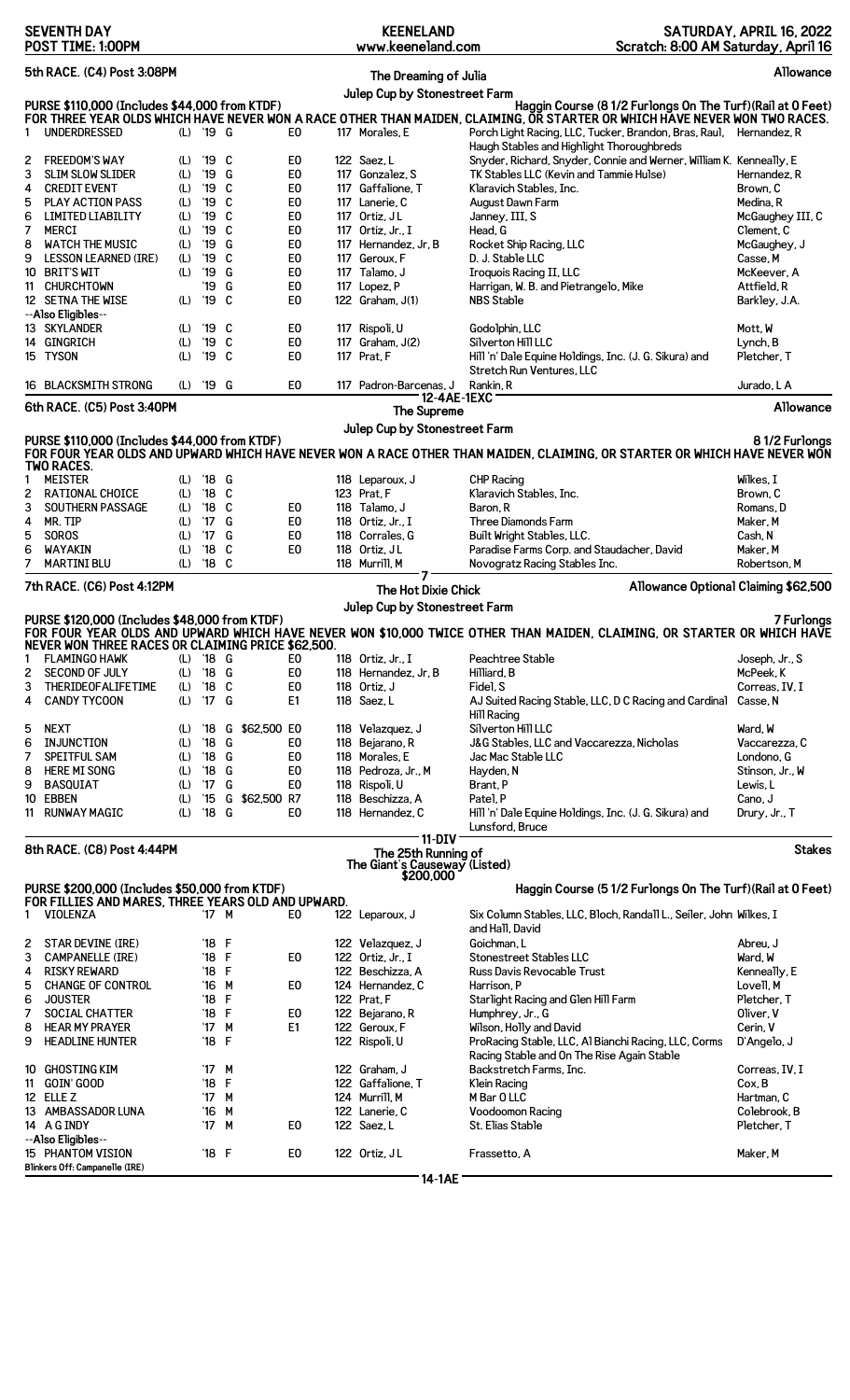| <b>SEVENTH DAY</b><br>POST TIME: 1:00PM                                                    |                                                                                                                                 |     |                        |           |                       |                                  | <b>KEENELAND</b><br>www.keeneland.com                        |                                                                                                                                                                                                                                                                                                         | SATURDAY, APRIL 16, 2022<br>Scratch: 8:00 AM Saturday, April 16 |                                  |               |
|--------------------------------------------------------------------------------------------|---------------------------------------------------------------------------------------------------------------------------------|-----|------------------------|-----------|-----------------------|----------------------------------|--------------------------------------------------------------|---------------------------------------------------------------------------------------------------------------------------------------------------------------------------------------------------------------------------------------------------------------------------------------------------------|-----------------------------------------------------------------|----------------------------------|---------------|
| 9th RACE. (C9) Post 5:16PM<br>The 40th Running of<br>The Stonestreet Lexington (Grade III) |                                                                                                                                 |     |                        |           |                       |                                  |                                                              |                                                                                                                                                                                                                                                                                                         | <b>Stakes</b>                                                   |                                  |               |
|                                                                                            | PURSE \$400,000 (Includes \$100,000 from KTDF)                                                                                  |     |                        |           |                       |                                  |                                                              | \$400,000                                                                                                                                                                                                                                                                                               |                                                                 |                                  | 81/2 Furlongs |
| 2                                                                                          | FOR THREE YEAR OLDS.<br><b>MIDNIGHT CHROME</b><br>IN DUE TIME                                                                   |     | '19 C<br>'19 C         |           |                       | E <sub>3</sub>                   | 118 Ortiz, JL<br>118 Lopez, P                                | Alexandria Stable<br>Edge Racing, Medallion Racing and Parkland                                                                                                                                                                                                                                         |                                                                 | Servis, J<br>Breen, K            |               |
|                                                                                            |                                                                                                                                 |     |                        |           |                       |                                  |                                                              | Thoroughbreds                                                                                                                                                                                                                                                                                           |                                                                 |                                  |               |
| 3<br>4                                                                                     | WE ALL SEE IT<br><b>ETHEREAL ROAD</b>                                                                                           |     | '19<br>'19             | - C<br>C. |                       | E0                               | 118 Saez, L<br>118 Espinoza, V                               | Anderson Stables, LLC and Homewrecker Racing LLC<br>Gilbert, Julie and Sones, Aaron                                                                                                                                                                                                                     |                                                                 | Kenneally, E<br>Lukas, D         |               |
| 5                                                                                          | <b>HOWLING TIME</b>                                                                                                             |     | '19                    | C         |                       | E <sub>0</sub>                   | 118 Talamo, J                                                | Albaugh Family Stables LLC                                                                                                                                                                                                                                                                              |                                                                 | Romans. D                        |               |
| 6                                                                                          | <b>SKATE TO HEAVEN</b>                                                                                                          |     | '19                    | G         |                       |                                  | 118 Cohen, D                                                 | Cypress Creek Equine, Wiest, Rick and Wiest, Clayton                                                                                                                                                                                                                                                    |                                                                 | Diodoro, R                       |               |
| 7<br>8                                                                                     | <b>MAJOR GENERAL</b><br><b>STRAVA</b>                                                                                           |     | '19<br>'19             | C<br>C    |                       | E0<br>E <sub>0</sub>             | 118 Ortiz, Jr., I<br>118 Gaffalione, T                       | WinStar Farm LLC and Siena Farm LLC<br>WinStar Farm LLC, Siena Farm LLC and Crum, Denny                                                                                                                                                                                                                 |                                                                 | Pletcher, T<br>Stewart, D        |               |
| 9                                                                                          | <b>TAWNY PORT</b>                                                                                                               |     | '19                    | C         |                       | E <sub>0</sub>                   | 118 Geroux, F                                                | Peachtree Stable                                                                                                                                                                                                                                                                                        |                                                                 | Cox, B                           |               |
| 10                                                                                         | <b>DASH ATTACK</b>                                                                                                              |     | '19 C                  |           |                       | E <sub>0</sub>                   | 120 Prat, F                                                  | Catalyst Stable, Magdalena Racing, Pollard, Kevin J.<br>and Slevin, Patty                                                                                                                                                                                                                               |                                                                 | McPeek, K                        |               |
|                                                                                            | 11 CALL ME MIDNIGHT<br>Blinkers On: Major General; Strava                                                                       |     | '19 C                  |           |                       |                                  | 120 Graham, J                                                | Cantrell, Peter L. and Gase, Benjamin                                                                                                                                                                                                                                                                   |                                                                 | Desormeaux, J                    |               |
|                                                                                            | 10th RACE. (C10) Post 5:48PM                                                                                                    |     |                        |           |                       |                                  |                                                              | 11<br>The 34th Running of<br>The Jenny Wiley (Grade I)                                                                                                                                                                                                                                                  |                                                                 |                                  | <b>Stakes</b> |
|                                                                                            | PURSE \$500,000 (Includes \$100,000 from KTDF)                                                                                  |     |                        |           |                       |                                  |                                                              | \$500,000                                                                                                                                                                                                                                                                                               | Haggin Course (8 1/2 Furlongs On The Turf) (Rail at 0 Feet)     |                                  |               |
| 1                                                                                          | FOR FILLIES AND MARES, FOUR YEARS OLD AND UPWARD.<br>SCARABEA(S)                                                                |     | '18 F                  |           |                       | R6                               | 123 Leparoux, J                                              | <b>Calumet Farm</b>                                                                                                                                                                                                                                                                                     |                                                                 | Sisterson, J                     |               |
| 2                                                                                          | <b>WALIYAK (FR)</b>                                                                                                             |     | $17^{\circ}$           | M         |                       |                                  | 123 Rispoli, U                                               | Nass, F                                                                                                                                                                                                                                                                                                 |                                                                 | Vaughan, E                       |               |
| 3                                                                                          | SHANTISARA (IRE)                                                                                                                |     | '18 F                  |           |                       | E <sub>0</sub>                   | 123 Prat, F                                                  | Dubb, Michael, Madaket Stables LLC and LaPenta,                                                                                                                                                                                                                                                         |                                                                 | Brown. C                         |               |
| 4                                                                                          | <b>REGAL GLORY</b>                                                                                                              |     | '16 M                  |           |                       | E0                               | 123 Ortiz, JL                                                | Robert V.<br>Brant, P                                                                                                                                                                                                                                                                                   |                                                                 | Brown, C                         |               |
| 5<br>6                                                                                     | NAVRATILOVA<br><b>LADY SPEIGHTSPEARE</b>                                                                                        |     | '18<br>$'18$ F         | F         |                       | E0                               | 123 Hernandez, C<br>123 Saez, L                              | Humphrey, Jr., G<br>Fipke, C                                                                                                                                                                                                                                                                            |                                                                 | Arnold, II, G. R.<br>Attfield, R |               |
|                                                                                            | 11th RACE. (C6) Post 6:20PM                                                                                                     |     |                        |           |                       |                                  |                                                              | 6                                                                                                                                                                                                                                                                                                       | Allowance Optional Claiming \$62,500                            |                                  |               |
|                                                                                            |                                                                                                                                 |     |                        |           |                       |                                  |                                                              | The Wandy's Girl<br>Julep Cup by Stonestreet Farm                                                                                                                                                                                                                                                       |                                                                 |                                  |               |
|                                                                                            | PURSE \$120,000 (Includes \$48,000 from KTDF)                                                                                   |     |                        |           |                       |                                  |                                                              | FOR FOUR YEAR OLDS AND UPWARD WHICH HAVE NEVER WON \$10,000 TWICE OTHER THAN MAIDEN, CLAIMING, OR STARTER OR WHICH HAVE                                                                                                                                                                                 |                                                                 |                                  | 7 Furlongs    |
|                                                                                            | NEVER WON THREE RACES OR CLAIMING PRICE \$62,500.                                                                               |     |                        |           | (L) '15 G \$62,500 E4 |                                  | 118 Gutierrez, R                                             |                                                                                                                                                                                                                                                                                                         |                                                                 |                                  |               |
| 2                                                                                          | <b>PAYNE</b><br><b>ESCAPE ROUTE</b>                                                                                             | (L) | $^{\prime}18$          | C         |                       | E <sub>0</sub>                   | 120 Ortiz, Jr., I                                            | Sharp, G<br><b>Edge Racing</b>                                                                                                                                                                                                                                                                          |                                                                 | Caramori, C<br>Glatt, M          |               |
| 3                                                                                          | <b>AWESOME GERRY</b>                                                                                                            | (L) | '18 C                  |           |                       | E0                               | 118 Corrales, G                                              | Fanelli, John, Cash is King LLC, LC Racing LLC,                                                                                                                                                                                                                                                         |                                                                 | Joseph, Jr., S                   |               |
|                                                                                            |                                                                                                                                 |     |                        |           |                       |                                  |                                                              | Braverman, Paul and Pinch, Timothy                                                                                                                                                                                                                                                                      |                                                                 |                                  |               |
| 4                                                                                          | <b>HIGHLY MOTIVATED</b><br><b>SOUP AND SANDWICH</b>                                                                             |     | (L) '18 C<br>(L) '18 C |           |                       | E <sub>0</sub>                   | 118 Prat, F<br>118 Velazquez, J                              | Klaravich Stables, Inc.<br>Live Oak Plantation                                                                                                                                                                                                                                                          |                                                                 | Brown, C<br>Casse, M             |               |
| 6                                                                                          | <b>SANTA CRUISER</b>                                                                                                            |     | (L) '18 G              |           |                       | E0                               | 118 Murrill, M                                               | Calumet Farm                                                                                                                                                                                                                                                                                            |                                                                 | Desormeaux, J                    |               |
| 7                                                                                          | <b>VIOLENT CITY</b>                                                                                                             |     | (L) '17 G              |           |                       | E <sub>0</sub>                   | 118 Leparoux, J                                              | Lothenbach Stables, Inc. (Bob Lothenbach)                                                                                                                                                                                                                                                               |                                                                 | Wilkes, I                        |               |
| 8<br>9                                                                                     | <b>DUCALE</b><br><b>SOARING BIRD</b>                                                                                            |     | (L) '18 C<br>(L) '15 G |           |                       | E <sub>0</sub><br>E <sub>0</sub> | 118 Geroux, F<br>118 Talamo, J                               | Juddmonte<br>Hoagland, Louis, Flood, Gary and Portman, Michael                                                                                                                                                                                                                                          |                                                                 | Cox, B<br>Cundiff, W             |               |
|                                                                                            |                                                                                                                                 |     |                        |           |                       |                                  |                                                              | David                                                                                                                                                                                                                                                                                                   |                                                                 |                                  |               |
|                                                                                            | 10 OURNATIONONPARADE<br>11 CHOCOLATE BAR                                                                                        |     | (L) '17 H              |           | (L) '17 G \$62,500 E0 | E0                               | 118 Beschizza, A<br>118 Gaffalione, T                        | Angel Wings LLC and Sherman, Thomas<br>Dubb, Michael and Bethlehem Stables LLC                                                                                                                                                                                                                          |                                                                 | Cano, J<br>Maker, M              |               |
|                                                                                            |                                                                                                                                 |     |                        |           |                       |                                  |                                                              | $11-DIV$<br>Off Races:C3 - C7 - CS1 - CS2 - CS3 - CX4 - CX6 - CX7 - CX8                                                                                                                                                                                                                                 |                                                                 |                                  |               |
|                                                                                            | (S) Denotes Supplementary Nominations.                                                                                          |     |                        |           |                       |                                  |                                                              |                                                                                                                                                                                                                                                                                                         |                                                                 |                                  |               |
|                                                                                            | Extra Races For Wednesday, April 20, 2022                                                                                       |     |                        |           |                       |                                  |                                                              |                                                                                                                                                                                                                                                                                                         | Closing Wednesday, April 13, 2022                               |                                  |               |
|                                                                                            | (Entries Close on Friday, April 15, 2022)                                                                                       |     |                        |           |                       |                                  |                                                              |                                                                                                                                                                                                                                                                                                         | The Bewitch (Grade III), Purse \$300,000                        |                                  |               |
| Χ4                                                                                         | <b>EXTRA RACE NO 4</b><br>Purse \$110,000. (Includes \$44,000 from KTDF) For Fillies Three Years Old Which                      |     |                        |           |                       |                                  | <b>ALLOWANCE</b>                                             | Fillies And Mares Four Year Olds and Upward, Twelve Furlongs (Turf)<br>(To be run Friday, April 29, 2022)                                                                                                                                                                                               |                                                                 |                                  |               |
|                                                                                            | Have Never Won A Race Other Than Maiden, Claiming, Or Starter or Which Have Never<br>Won Two Races.                             |     |                        |           |                       |                                  |                                                              | ATTENTION HORSEMEN: Condition Book Correction for Wednesday April 27                                                                                                                                                                                                                                    |                                                                 |                                  |               |
|                                                                                            |                                                                                                                                 |     |                        |           |                       |                                  |                                                              | Race 1 should read Fillies and Mares 3 and UP                                                                                                                                                                                                                                                           |                                                                 |                                  |               |
|                                                                                            | (Races Where Entered For \$35,000 Or Less Not Considered In Allowances)                                                         |     |                        |           |                       |                                  |                                                              | ATTENTION HORSEMEN: Please see Baley to pick up paddock passes for your barn crew the morning of each Stake. Passes are not needed for regular                                                                                                                                                          |                                                                 |                                  |               |
| <b>X5</b>                                                                                  | <b>EXTRA RACE NO 5</b>                                                                                                          |     |                        |           |                       |                                  | <b>EIGHT AND ONE HALF FURLONGS (Turf)</b><br><b>CLAIMING</b> | overnight races.                                                                                                                                                                                                                                                                                        |                                                                 |                                  |               |
|                                                                                            | Purse \$41,000. For Three Year Olds and Upward Which Have Never Won Two Races.                                                  |     |                        |           |                       |                                  |                                                              | If you would like to request seating<br>https://www.keeneland.com/horsemens-hospitality-guide                                                                                                                                                                                                           | seating                                                         | please                           | visit         |
|                                                                                            | <b>CLAIMING PRICE \$30,000</b>                                                                                                  |     |                        |           |                       |                                  |                                                              | Reminder Summer Stabling Stall Applications are due April 11                                                                                                                                                                                                                                            |                                                                 |                                  |               |
|                                                                                            | (Races Where Entered For \$20,000 Or Less Not Considered In Allowances)                                                         |     |                        |           |                       |                                  | SEVEN FURLONGS                                               | Trainers who wish to enter a horse at Keeneland are required to complete the                                                                                                                                                                                                                            |                                                                 |                                  |               |
| <b>X6</b>                                                                                  | EXTRA RACE NO 6<br>Purse \$45,000. For Maidens, Fillies And Mares Three Years Old and Upward.                                   |     |                        |           |                       |                                  |                                                              | following:<br>Trainer/Vet Agreement. A 2022 agreement signed by both the trainer and                                                                                                                                                                                                                    |                                                                 |                                  |               |
|                                                                                            | Three Year Olds. 118 lbs.<br><b>CLAIMING PRICE \$50,000</b>                                                                     |     |                        |           |                       |                                  | 01der. 125 lbs.                                              | his/her attending veterinarian must be on file at Keeneland. Signed agreements<br>can be emailed to GMundy@keeneland.com.                                                                                                                                                                               |                                                                 |                                  |               |
| X7                                                                                         | EXTRA RACE NO 7<br>EXTRA RACE NO 7                                                                                              |     |                        |           |                       |                                  |                                                              | Attending Veterinarian Exam. All horses must be examined by the trainer's attending veterinarian during the three (3) days immediately preceding entry                                                                                                                                                  |                                                                 |                                  |               |
|                                                                                            | Purse \$39,000. For Fillies And Mares Three Years Old and Upward Which Have Never<br>Won Three Races or Three Year Old Fillies. |     |                        |           |                       |                                  |                                                              | structure and must be been found fit to race by the attending veterinarian. (This evaluation shall include, at a minimum, watching the horse jog.) Please send to                                                                                                                                       |                                                                 |                                  |               |
|                                                                                            |                                                                                                                                 |     |                        |           |                       |                                  |                                                              | Bruce.Howard@ky.gov.                                                                                                                                                                                                                                                                                    |                                                                 |                                  |               |
|                                                                                            | <b>CLAIMING PRICE \$20,000</b><br>(Races Where Entered For \$16,000 Or Less Not Considered In Allowances)                       |     |                        |           |                       |                                  |                                                              | Horsemen-Please note that your KHRC license will grant you grandstand                                                                                                                                                                                                                                   |                                                                 |                                  |               |
|                                                                                            |                                                                                                                                 |     |                        |           |                       |                                  | <b>SIX AND ONE HALF FURLONGS</b><br><b>MAIDEN/CLAIMING</b>   | Seneral admission. Horsemen's Hospitality will be in touch with all primary<br>owners of Stakes runners to share available accommodations for upgraded<br>hospitality on their race day. Contact: Stakes Accommodations (859)<br>288-43                                                                 |                                                                 |                                  |               |
| X8                                                                                         | <b>EXTRA RACE NO 8</b><br>Purse \$45,000. For Maidens, Three Years Old and Upward.                                              |     |                        |           |                       |                                  |                                                              |                                                                                                                                                                                                                                                                                                         |                                                                 |                                  |               |
|                                                                                            | <b>CLAIMING PRICE \$50,000</b>                                                                                                  |     |                        |           |                       |                                  |                                                              | request                                                                                                                                                                                                                                                                                                 | seating and a seating<br>please                                 |                                  | visit         |
|                                                                                            |                                                                                                                                 |     |                        |           |                       |                                  | SIX AND ONE HALF FURLONGS                                    | https://www.keeneland.com/horsemens-hospitality-guide                                                                                                                                                                                                                                                   |                                                                 |                                  |               |
|                                                                                            |                                                                                                                                 |     |                        |           |                       |                                  |                                                              | Attention Trainers: In Today signs must be posted on the stall door by 7:30<br>a.m. on race day. Stable office personnel will deliver signs to your barn.                                                                                                                                               |                                                                 |                                  |               |
|                                                                                            |                                                                                                                                 |     |                        |           |                       |                                  |                                                              | Race for the full purse amount in KTDF races by making sure your horse is REGISTERED with KTDF PRIOR to the close of entries. Contact Jenny<br>McGaughey at 859-361-6002.                                                                                                                               |                                                                 |                                  |               |
|                                                                                            |                                                                                                                                 |     |                        |           |                       |                                  |                                                              | The starting gate will be open Tuesday-Sunday from 6:30am-9:30am                                                                                                                                                                                                                                        |                                                                 |                                  |               |
|                                                                                            |                                                                                                                                 |     |                        |           |                       |                                  |                                                              | KEENELAND RACE SHUTTLE: Sallee will provide daily shuttle service to<br>Keeneland from Churchill Downs, Trackside and The Thoroughbred Center.                                                                                                                                                          |                                                                 |                                  |               |
|                                                                                            |                                                                                                                                 |     |                        |           |                       |                                  |                                                              | VALID HEALTH and COGGINS CERTIFICATES MUST ACCOMPANY EACH HORSE<br>TO RIDE ON THE SHUTTLE-NO EXCEPTIONS! Sign-up must be done by noon the<br>day before the race. At CHURCHILL DOWNS the shuttle for horses in races 1<br>thru 5 WILL LEAVE at 6:30 a.m. and for races 6 thru the last the shuttle WILL |                                                                 |                                  |               |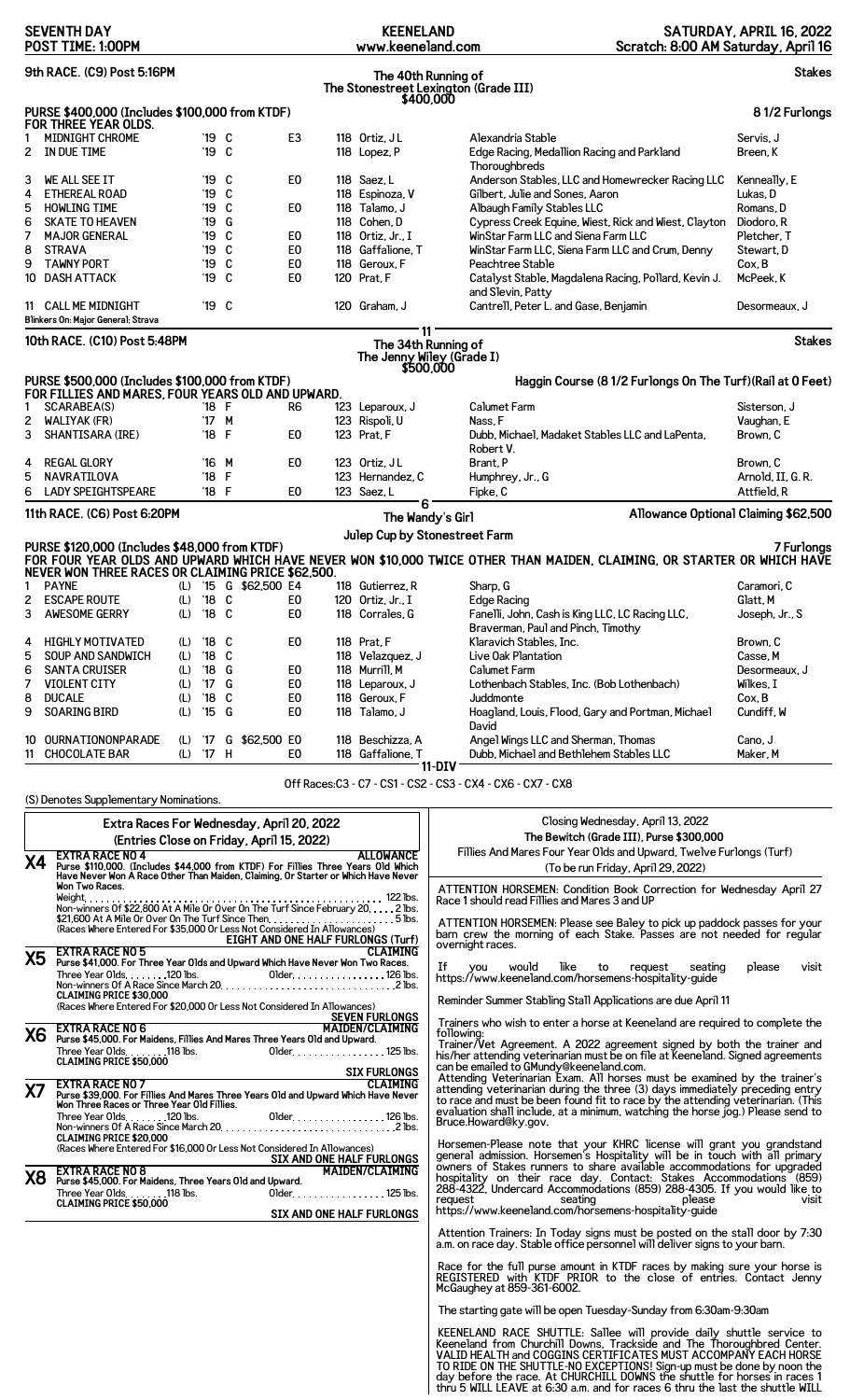LEAVE at 8:30 a.m. FOR PICK UP TIMES AT TRACKSIDE AND CHURCHILL DOWNS<br>call Scott Montgomery at 859-509-5457. THE THOROUGHBRED CENTER call<br>the office at 800-967-8267. THE SHUTTLE IS TO BE USED FOR RACE DAY<br>HORSES ONLY-NO EX

WORKOUTS: All trainers must provide clockers with name, distance and trainer PRIOR to workout (by pedigree if unnamed).

THE RECEIVING BARNS ARE BARNS #3 and 4

Training Hours: MAIN TRACK: 5:30am-10am (two breaks, 7-7:30 and 8:30-9) reserved speed work window 10 mins after each break. TRAINING TRACK: 5:30am-11am (no breaks).

Paddock Schooling Hours: RACE DAYS: 6am-10am, 12:05pm-12:45pm, during races (limited #-MUST have permission from Paddock Judge). DARK DAYS: 6am-noon.

Lasix horses will be treated in their stalls between 4 to 4 1/2 hours prior to<br>their scheduled post time. An attendant must be present with the horse.<br>Unattended horses will not be treated. Ship-in trainers should promptly

ALL HORSES MUST REPORT TO BARN 21 FORTY-FIVE (45) MINUTES PRIOR TO POST TIME FOR TCO2 TESTING. KEENELAND WILL TEST A MINIMUM OF TWO (2) RACES EACH DAY WITH ALL HORSES IN THE SELECTED RACES TESTED.

STAKES SCRATCH RULE: A horse may be scratched from a stakes race for any<br>reason at any time until FOUR HOURS prior to post time for the race by<br>obtaining written approval from the stewards. Scratches due to track condition

If you wish to receive text alerts please contact the racing office.

All mail deliveries must have the recipient's name and the trainer's name.

Keeneland now provides 24 x 7 access to your statements, 1099's and available balances via our web site at www.keeneland.com. Select Racing -> Horsemen's Information -> Horsemen Accounts to view your information.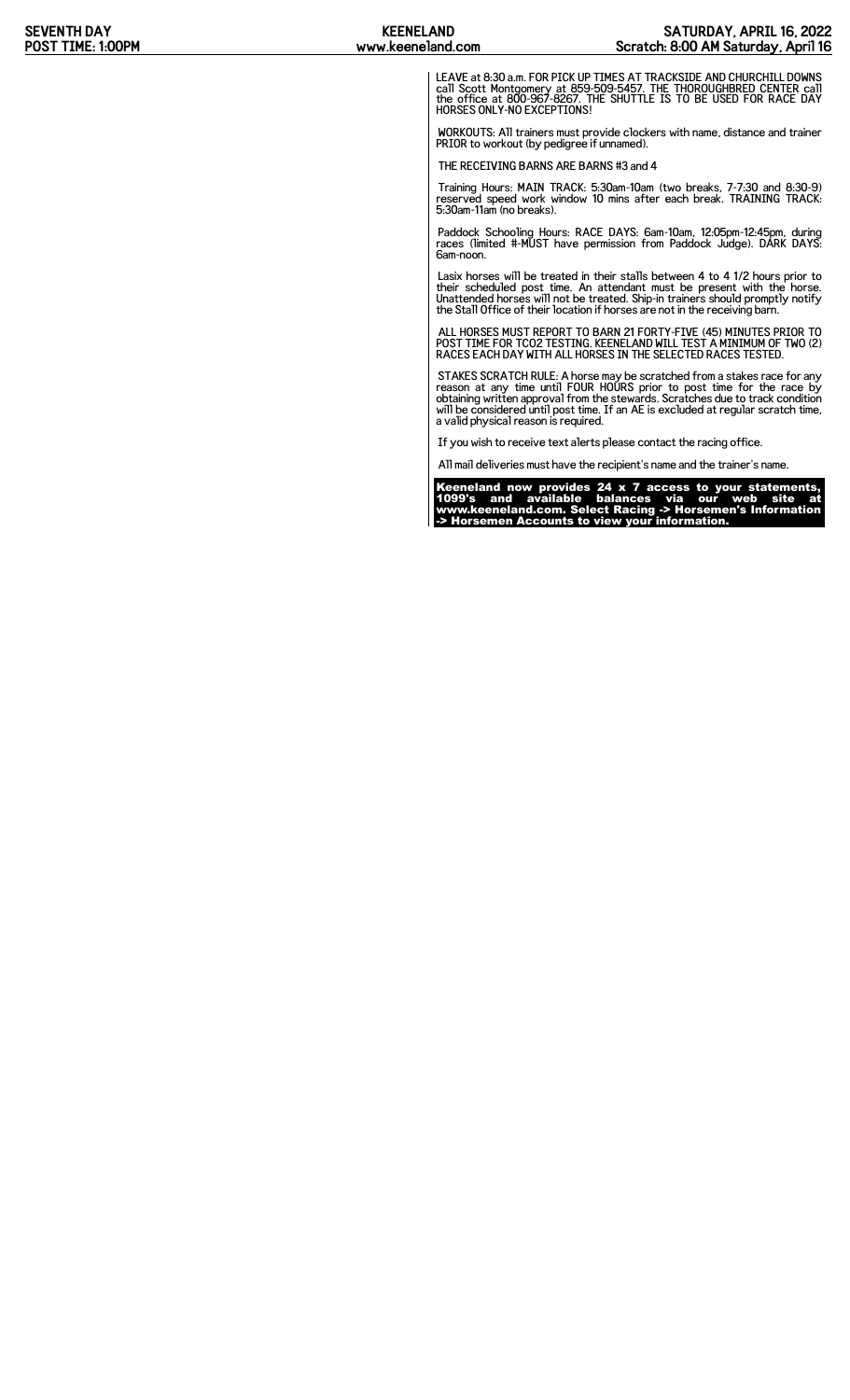# **KEENELAND - IN TODAY SHEET**

| A                                                | R#<br>PP                            |
|--------------------------------------------------|-------------------------------------|
| A G INDY                                         | 14/15<br>8                          |
| <b>AIRSPEED VELOCITY</b>                         | 2<br>3/16                           |
| <b>AMBASSADOR LUNA</b>                           | 8<br>13/15<br>3/14                  |
| <b>ARTORIUS</b><br><b>AWESOME GERRY</b>          | 4<br>11<br>3/11                     |
| B                                                | R#<br>PP                            |
| <b>BASQUIAT</b>                                  | 7<br>9/11                           |
| <b>BELIEVING</b>                                 | 1<br>4/7                            |
| <b>BIG HELLO</b>                                 | 2 ae13/16                           |
| <b>BLACKSMITH STRONG</b>                         | 5 AE16/16                           |
| <b>BOLD FIGURE</b><br><b>BRINGER OF RAIN</b>     | 3<br>1/10<br>2 AE15/16              |
| <b>BRIT'S WIT</b>                                | 5<br>10/16                          |
| C                                                | R#<br>PP                            |
| <b>CALL ME MIDNIGHT</b>                          | 11/11<br>9                          |
| <b>CAMPANELLE (IRE)</b>                          | 8<br>3/15                           |
| <b>CAMP DADDY</b>                                | 2<br>1/16                           |
| <b>CANDY TYCOON</b><br><b>CHANGE OF CONTROL</b>  | 7<br>4/11                           |
| <b>CHASING THE CROWN</b>                         | 8<br>5/15<br>$\overline{c}$<br>8/16 |
| <b>CHOCOLATE BAR</b>                             | 11<br>11/11                         |
| <b>CHURCHTOWN</b>                                | 5<br>11/16                          |
| <b>CLASSY CHROME</b>                             | 1<br>2/7                            |
| <b>CLOUD WITHOUT REIN</b>                        | 11/14<br>4                          |
| <b>CREDIT EVENT</b>                              | 5<br>4/16                           |
| D                                                | R#<br>PP                            |
| <b>DANCE RHYTHMS</b>                             | 3<br>7/10                           |
| DASH ATTACK                                      | 9<br>10/11                          |
| <b>DINI D'AMORE</b><br><b>DISTINCTIVE FLOWER</b> | 4<br>1/14<br>3<br>4/10              |
| <b>DOUBLE CLUTCH</b>                             | $\overline{c}$<br>2/16              |
| <b>DUCALE</b>                                    | 11<br>8/11                          |
| E                                                | PP<br>R#                            |
| <b>EBBEN</b>                                     | 7<br>10/11                          |
| ELLE <sub>Z</sub><br><b>ESCAPE ROUTE</b>         | 8<br>12/15<br>11<br>2/11            |
| <b>ETHEREAL ROAD</b>                             | 4/11<br>9                           |
| F                                                | R#<br>PP                            |
| <b>FLAMINGO HAWK</b>                             | 7<br>1/11                           |
| <b>FREEDOM'S WAY</b>                             | 5<br>2/16                           |
| G                                                | R#<br>PP                            |
| <b>GHOSTING KIM</b><br><b>GINGRICH</b>           | 8<br>10/15<br>5 AE14/16             |
| <b>GOIN' GOOD</b>                                | 8<br>11/15                          |
| <b>GRATZ PARK</b>                                | 5/7<br>1                            |
| <b>GROWTH CAPITAL</b>                            | $\overline{2}$<br>12/16             |
| Н                                                | R#<br>PP                            |
| H. T. XENA                                       | 1/7<br>1                            |
| <b>HABOBANERO</b>                                | 3<br>3/10                           |
| <b>HEADLINE HUNTER</b>                           | 8<br>9/15                           |
| <b>HEAR MY PRAYER</b>                            | 8<br>8/15                           |
| <b>HE REIGNS</b><br><b>HERE MI SONG</b>          | 2<br>9/16<br>7<br>8/11              |
| <b>HIGHLY MOTIVATED</b>                          | 11<br>4/11                          |
| <b>HOWLING TIME</b>                              | 9<br>5/11                           |
| I                                                | R#<br>PP                            |
| <b>IMPROBABLE JOURNEY</b>                        | 7/14<br>4                           |
| IN DUE TIME                                      | 9<br>2/11                           |
| INJUNCTION                                       | 7<br>6/11                           |
| J                                                | R#<br>PP                            |
| <b>JOUSTER</b>                                   | 6/15<br>8                           |

| K                                                   | R#<br>PP                                     |
|-----------------------------------------------------|----------------------------------------------|
| KANSAS COMET                                        | 4/14<br>4                                    |
| KINGMAKER<br>KRAHENBUHL                             | 4 AE13/14<br>4<br>9/14                       |
| L                                                   | R#<br>PP                                     |
| <b>LADY SPEIGHTSPEARE</b>                           | 10<br>6/6                                    |
| <b>LESSON LEARNED (IRE)</b><br>LIMITED LIABILITY    | 5<br>9/16<br>5<br>6/16                       |
| <b>LIZYD</b>                                        | 1<br>6/7                                     |
| LUCKMAN                                             | $\overline{c}$<br>10/16                      |
| M                                                   | R#<br>PP                                     |
| <b>MAHONEY ROAD</b><br><b>MAJOR GENERAL</b>         | 2<br>6/16<br>9<br>7/11                       |
| MARTINI BLU                                         | 6<br>7/7                                     |
| <b>MEISTER</b><br>MERCI                             | 6<br>1/7<br>5<br>7/16                        |
| <b>MIDNIGHT CHROME</b><br><b>MIZZEN MAN</b>         | 9<br>1/11                                    |
| <b>MOONSHINE DREAMER</b>                            | $\overline{\mathbf{c}}$<br>4/16<br>1<br>7/7  |
| MR. TIP                                             | 6<br>4/7                                     |
| N                                                   | R#<br>PP                                     |
| NAVRATILOVA<br>NEXT                                 | 10<br>5/6<br>7<br>5/11                       |
| 0                                                   | R#<br>PP                                     |
| OURNATIONONPARADE                                   | 10/11<br>11                                  |
| P                                                   | R#<br>PР                                     |
| <b>PAYNE</b>                                        | 11<br>1/11                                   |
| PHANTOM VISION                                      | 8 AE15/15                                    |
| <b>PLAY ACTION PASS</b>                             | 5<br>5/16                                    |
| ĸ                                                   | R#<br>PP                                     |
| <b>RATIONAL CHOICE</b><br>RECODED                   | 2/7<br>6<br>3<br>2/10                        |
| <b>REGAL GLORY</b>                                  | 10<br>4/6                                    |
| <b>REMAIN ANONYMOUS</b><br>RIKIO                    | 3<br>8/10<br>4<br>2/14                       |
| <b>RISKY REWARD</b>                                 | 8<br>4/15                                    |
| <b>RUNWAY MAGIC</b>                                 | 7<br>11/11                                   |
| S                                                   | R#<br>PP                                     |
| <b>SANTA CRUISER</b><br><b>SCARABEA</b>             | 11<br>6/11<br>10<br>1/6                      |
| <b>SECOND OF JULY</b><br><b>SETNA THE WISE</b>      | 7<br>2/11<br>5<br>12/16                      |
| SHANTISARA (IRE)                                    | 3/6<br>10                                    |
| <b>SHORT SUMMER DRESS</b><br><b>SKATE TO HEAVEN</b> | 3<br>10/10<br>9<br>6/11                      |
| <b>SKYLANDER</b>                                    | 5 AE13/16                                    |
| <b>SLIM SLOW SLIDER</b><br><b>SOARING BIRD</b>      | 5<br>3/16<br>11<br>9/11                      |
| <b>SOCIAL CHATTER</b>                               | 8<br>7/15                                    |
| <b>SOROS</b><br><b>SOUP AND SANDWICH</b>            | 6<br>5/7<br>11<br>5/11                       |
| <b>SOUTHERN PASSAGE</b>                             | 6<br>3/7                                     |
| <b>SPEITFUL SAM</b><br><b>SPUNS SON</b>             | 7<br>7/11<br>$\overline{\mathbf{c}}$<br>5/16 |
| <b>STAR DEVINE (IRE)</b>                            | 8<br>2/15                                    |
| <b>STERLING MISS</b><br><b>STRAVA</b>               | 3<br>5/10<br>9<br>8/11                       |
| <b>STRINGS</b>                                      | 4<br>5/14                                    |
| T                                                   | R#<br>PP                                     |
| TAFFIN<br><b>TANGLED EMOTIONS</b>                   | 2 AE16/16<br>2 AE14/16                       |
| <b>TAWNY PORT</b>                                   | 9/11<br>9                                    |
| THE JUDGE AND JURY<br>THERIDEOFALIFETIME            | 4<br>12/14<br>7<br>3/11                      |
| <b>TRUE JEDI</b>                                    | 10/14<br>4                                   |
| <b>TRULY MISCHIEF</b><br><b>TYSON</b>               | 2<br>7/16<br>5 AE15/16                       |

## **SATURDAY, APRIL 16, 2022**

| U                      | R#             | PP        |
|------------------------|----------------|-----------|
| UNDERDRESSED           | 5              | 1/16      |
| UNDER OATH             | 4              | 8/14      |
| <b>URBAN FOREST</b>    | $\overline{c}$ | 11/16     |
| v                      | R#             | PP        |
| <b>VINTAGE READY</b>   | 3              | 9/10      |
| <b>VINTAGE VINYL</b>   | 4              | 6/14      |
| <b>VIOLENT CITY</b>    | 11             | 7/11      |
| <b>VIOLENZA</b>        | 8              | 1/15      |
| W                      | R#             | PP        |
| WALIYAK (FR)           | 10             | 2/6       |
| <b>WATCH THE MUSIC</b> | 5              | 8/16      |
| WAYAKIN                | 6              | 6/7       |
| WE ALL SEE IT          | 9              | 3/11      |
| Υ                      | R#             | PP        |
| <b>YES TO MISCHIEF</b> | 1              | 3/7       |
| <b>YOGURT</b>          | 3              | 6/10      |
|                        |                |           |
| YOU MAKE ME HAPPY      |                | 4 AE14/14 |

SATURDAY, APRIL 16, 2022

- 113 In Body
- 11 Also Eligible
- 124 Total In Today